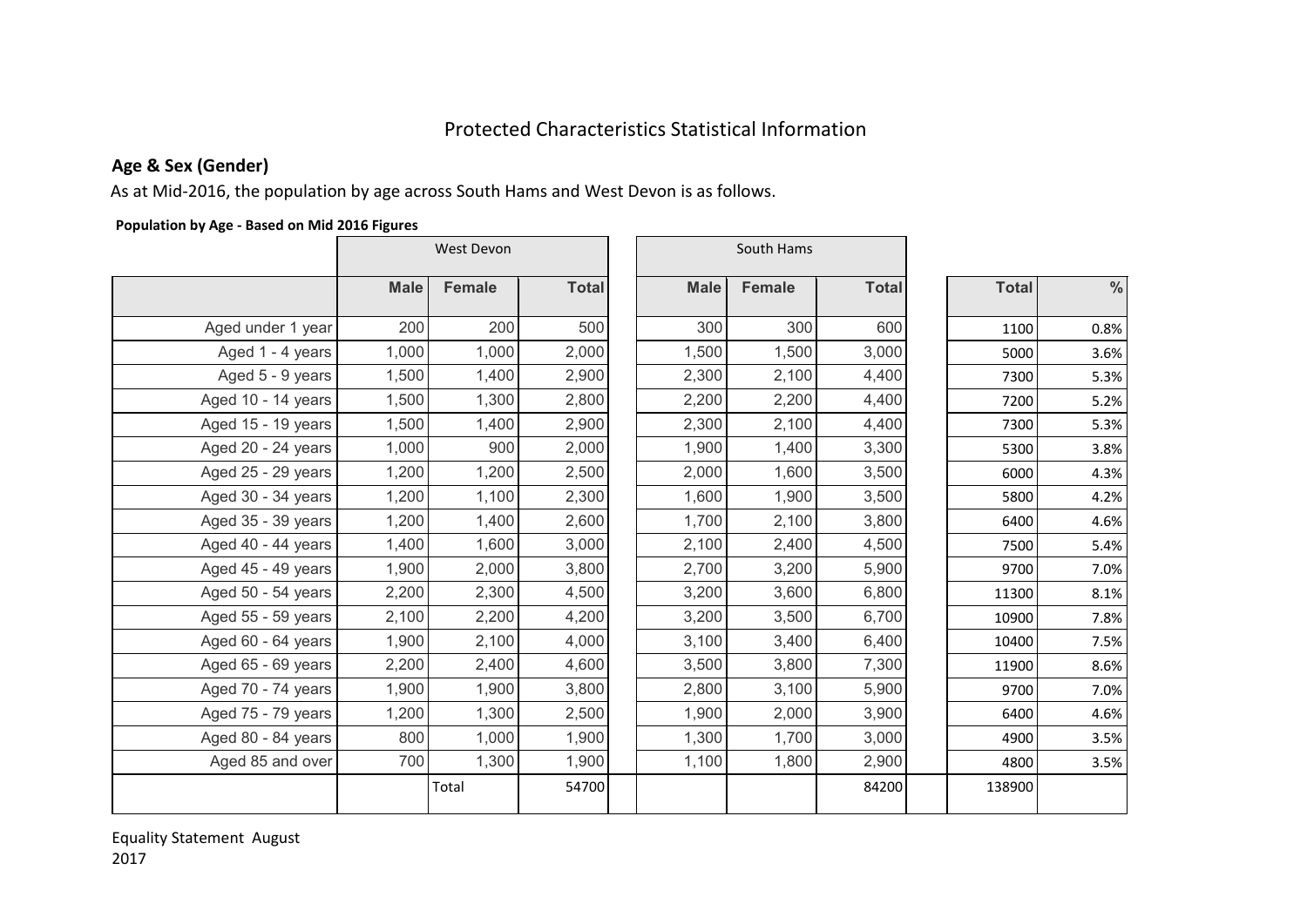### **Disability**

Across the two Council areas, 11% of individuals consider themselves to have a condition or disability which limits a little or a lot, their day to day activities.

|       | Day-to-day<br>limited a lot | activities Day-to-day<br>limited a little | activities Day-to-day<br>activities<br>not limited |
|-------|-----------------------------|-------------------------------------------|----------------------------------------------------|
| West  |                             |                                           |                                                    |
| Devon | 4579                        | 6145                                      | 42829                                              |
| South |                             |                                           |                                                    |
| Hams  | 6813                        | 9160                                      | 67167                                              |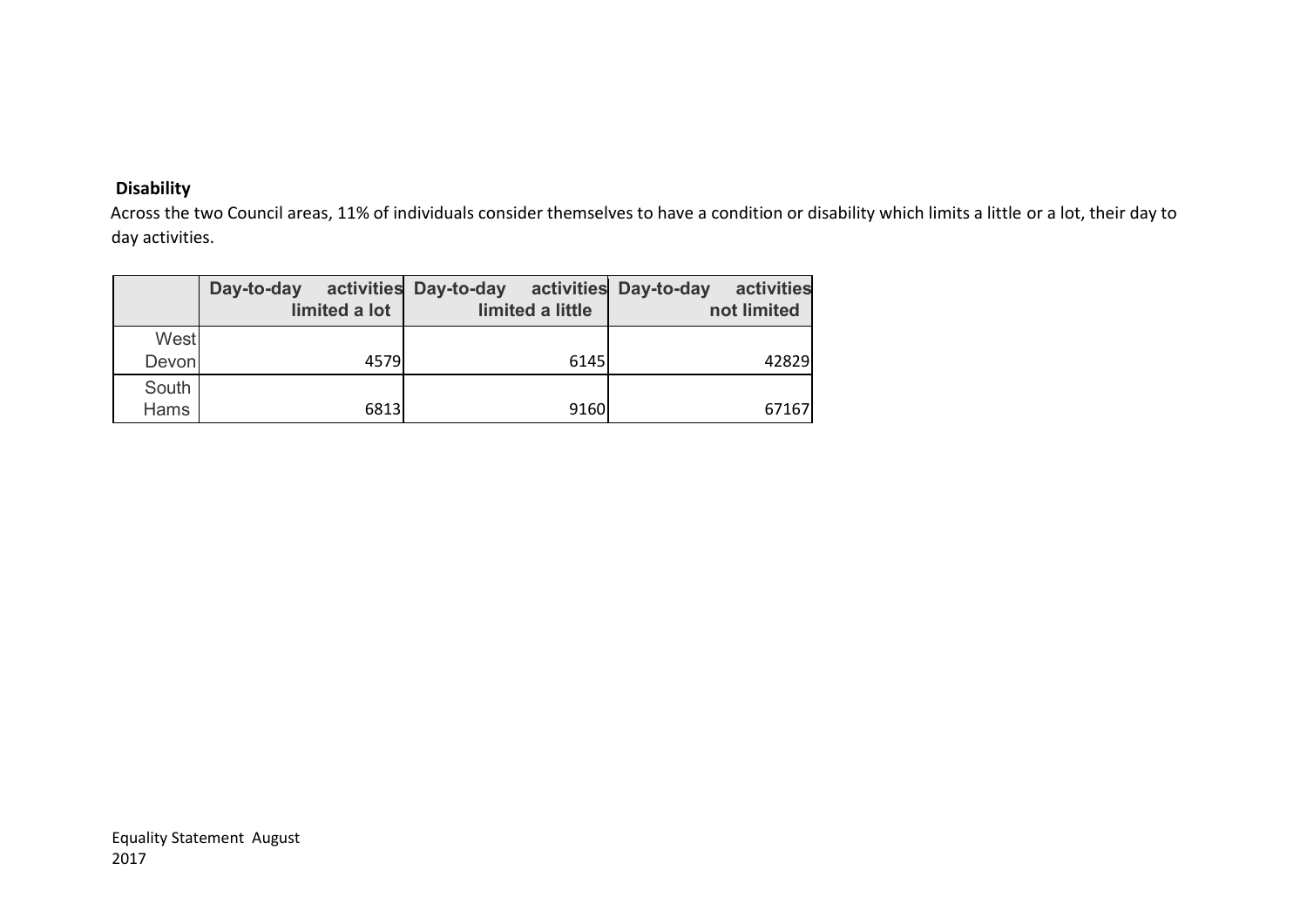## **Marriage and Civil Partnerships (2011)**

The following table sets out the relationship status of residents across South Hams and West Devon.

## **Relationship Status - 2011 Census**

|                   | Single -<br><b>Never</b><br>married | <b>Married</b> | In registered<br>civil<br>partnership | <b>Separated</b><br>still<br>but<br>legally<br>married or in<br>civil<br>partnership | Divorced or<br>disolved civil<br>partnership | <b>Widowed</b> |
|-------------------|-------------------------------------|----------------|---------------------------------------|--------------------------------------------------------------------------------------|----------------------------------------------|----------------|
| <b>West Devon</b> | 11316                               | 24329          | 90                                    | 924                                                                                  | 4280                                         | 3713           |
| South Hams        | 17310                               | 37828          | 138                                   | 1472                                                                                 | 7239                                         | 5881           |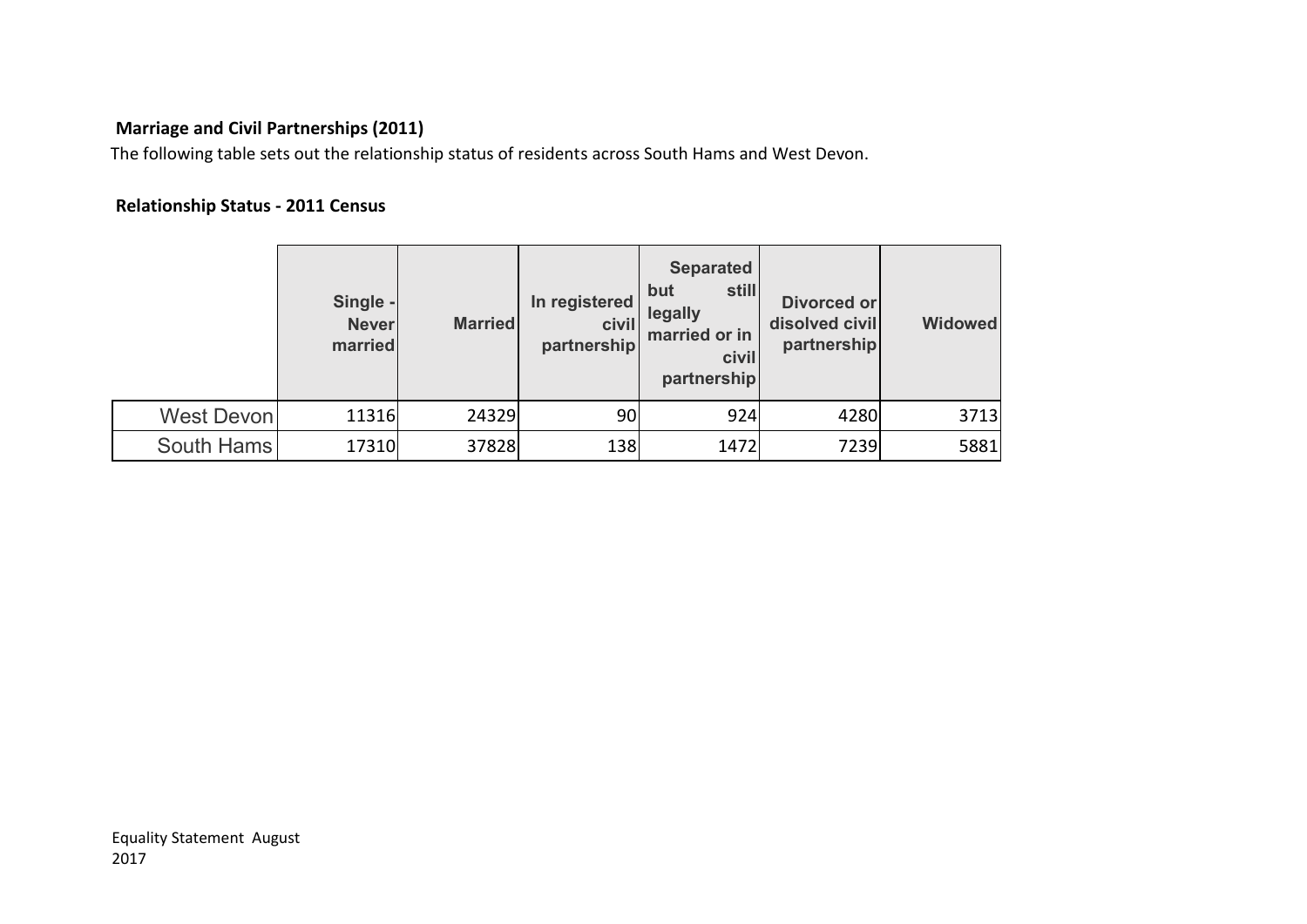#### **Race**

South Hams and West Devon are diverse areas. The following table sets out information on residents by ethnicity.

#### **Residents by ethnicity -2011 Census data – West Devon**

|                             | Asian/Asian    | Black/African/Caribbean/Black | Mixed/Multiple       | White | <b>Other Ethnic</b> |  |
|-----------------------------|----------------|-------------------------------|----------------------|-------|---------------------|--|
|                             | <b>British</b> | <b>British</b>                | <b>Ethnic Groups</b> |       | Group               |  |
| <b>West Devon</b>           | %              | %                             | %                    | %     | %                   |  |
| <b>Bere Ferrers</b>         | 0.1            | 0                             | 0.7                  | 99    | $\mathbf 0$         |  |
| <b>Bridestowe</b>           | 0.3            | 0                             | 0.4                  | 99    | 0.3                 |  |
| <b>Buckland Monachorum</b>  | 0.4            | 0                             | 0.4                  | 99    | 0.2                 |  |
| <b>Burrator</b>             | 0.3            | $\mathbf 0$                   | 0.5                  | 99.1  | 0                   |  |
| Chagford                    | 0.3            | 0.2                           | 1.1                  | 98.3  | 0.1                 |  |
| Dartmoor                    | 1.3            | 1.5                           | $\overline{2}$       | 95    | 0.2                 |  |
| Drewsteignton               | 0.4            | 0.1                           | 0.7                  | 98.6  | 0.2                 |  |
| Exbourne                    | 0.4            | 0.1                           | 0.7                  | 98.7  | $\mathbf 0$         |  |
| Hatherleigh                 | 0.6            | 0                             | 0.4                  | 98.7  | 0.1                 |  |
| Mary Tavy                   | 0.2            | 0                             | 0.3                  | 99.3  | 0.2                 |  |
| Milton Ford                 | 0.4            | 0                             | 0.5                  | 99.3  | $\mathbf 0$         |  |
| Okehampton North            | 0.5            | 0.1                           | 0.8                  | 98.3  | 0.2                 |  |
| Okehampton South            | 1.5            | 0                             | 0.8                  | 97.6  | 0.2                 |  |
| South Tawton                | 0.2            | 0                             | 1.1                  | 98.6  | 0                   |  |
| Tamarside                   | 0.2            | 0                             | 0.6                  | 99.4  | $\mathbf 0$         |  |
| <b>Tavistock North</b>      | 1.1            | 0                             | 1.1                  | 97.5  | 0.2                 |  |
| <b>Tavistock South East</b> | 0.6            | $\pmb{0}$                     | 0.7                  | 98.6  | 0.1                 |  |
| <b>Tavistock South West</b> | 0.6            | 0                             | 0.7                  | 98.6  | 0.1                 |  |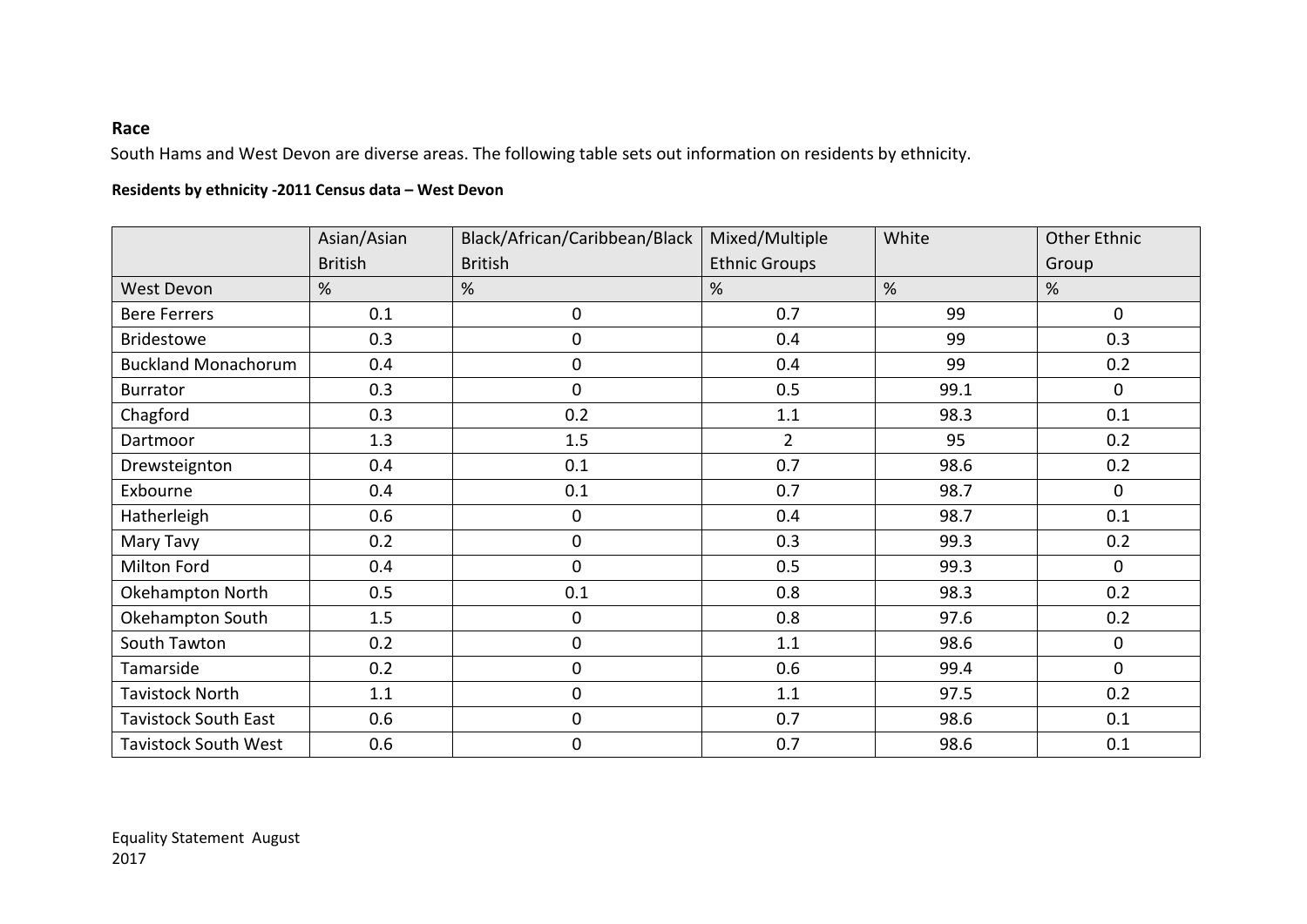#### **Residents by ethnicity -2011 Census data – South Hams**

|                                     | Black/African/Caribbean/<br>Asian/Asian British |                      | Mixed/Multiple       | White | <b>Other Ethnic</b> |  |
|-------------------------------------|-------------------------------------------------|----------------------|----------------------|-------|---------------------|--|
|                                     |                                                 | <b>Black British</b> | <b>Ethnic Groups</b> |       | Group               |  |
| South Hams                          | %                                               | %                    | %                    | %     | %                   |  |
| Allington and Strete                | 0                                               | $\mathbf 0$          | 0.3                  | 99.5  | 0                   |  |
| <b>Bickleigh and Cornwood</b>       | 0.4                                             | 0.1                  | 0.6                  | 98.8  | 0.1                 |  |
| <b>Blackawton and Stoke Fleming</b> | 0.4                                             | 0.1                  | 0.4                  | 98.9  | 0                   |  |
| Charterlands                        | 0.3                                             | 0.1                  | 0.4                  | 99.1  | $\mathbf 0$         |  |
| Dartington and Staverton            | 0.5                                             | 0.1                  | 1.1                  | 98.1  | 0.1                 |  |
| Dartmouth and East Dart             | 0.6                                             | 0.2                  | 0.6                  | 98.1  | 0.6                 |  |
| Ermington and Ugborough             | 0.3                                             | $\mathbf 0$          | $\mathbf{1}$         | 98.6  | $\overline{0}$      |  |
| Ivybridge East                      | 0.4                                             | 0.1                  | 0.5                  | 99.1  | 0.1                 |  |
| Ivybridge West                      | 0.7                                             | 0.1                  | 0.9                  | 98.2  | 0.1                 |  |
| Kingsbridge                         | 1.2                                             | 0.1                  | 0.7                  | 98.1  | 0.1                 |  |
| Loddiswell and Aveton Gifford       | 0.6                                             | 0.2                  | 0.7                  | 98.5  | 0                   |  |
| Marldon and Littlehempston          | 0.1                                             | 0.1                  | 0.6                  | 99.1  | 0                   |  |
| Newton and Yealmpton                | 0.5                                             | 0.2                  | $\mathbf{1}$         | 98.4  | $\mathbf 0$         |  |
| Salcombe and Thurlestone            | 0.3                                             | 0.1                  | 0.5                  | 99    | 0.1                 |  |
| South Brent                         | 0.4                                             | 0.1                  | 0.9                  | 98.5  | 0.1                 |  |
| Stokenham                           | 0.4                                             | $\mathbf{0}$         | 0.3                  | 99.1  | 0.1                 |  |
| Totnes                              | 0.7                                             | 0.3                  | 1.5                  | 97.2  | 0.2                 |  |
| Wembury and Brixton                 | 0.3                                             | 0.1                  | 0.5                  | 98.9  | 0.1                 |  |
| <b>West Dart</b>                    | 0.4                                             | 0.1                  | 1.5                  | 97.9  | 0.1                 |  |
| Woolwell                            | 2.1                                             | 0.3                  | 1.4                  | 95.6  | 0.7                 |  |